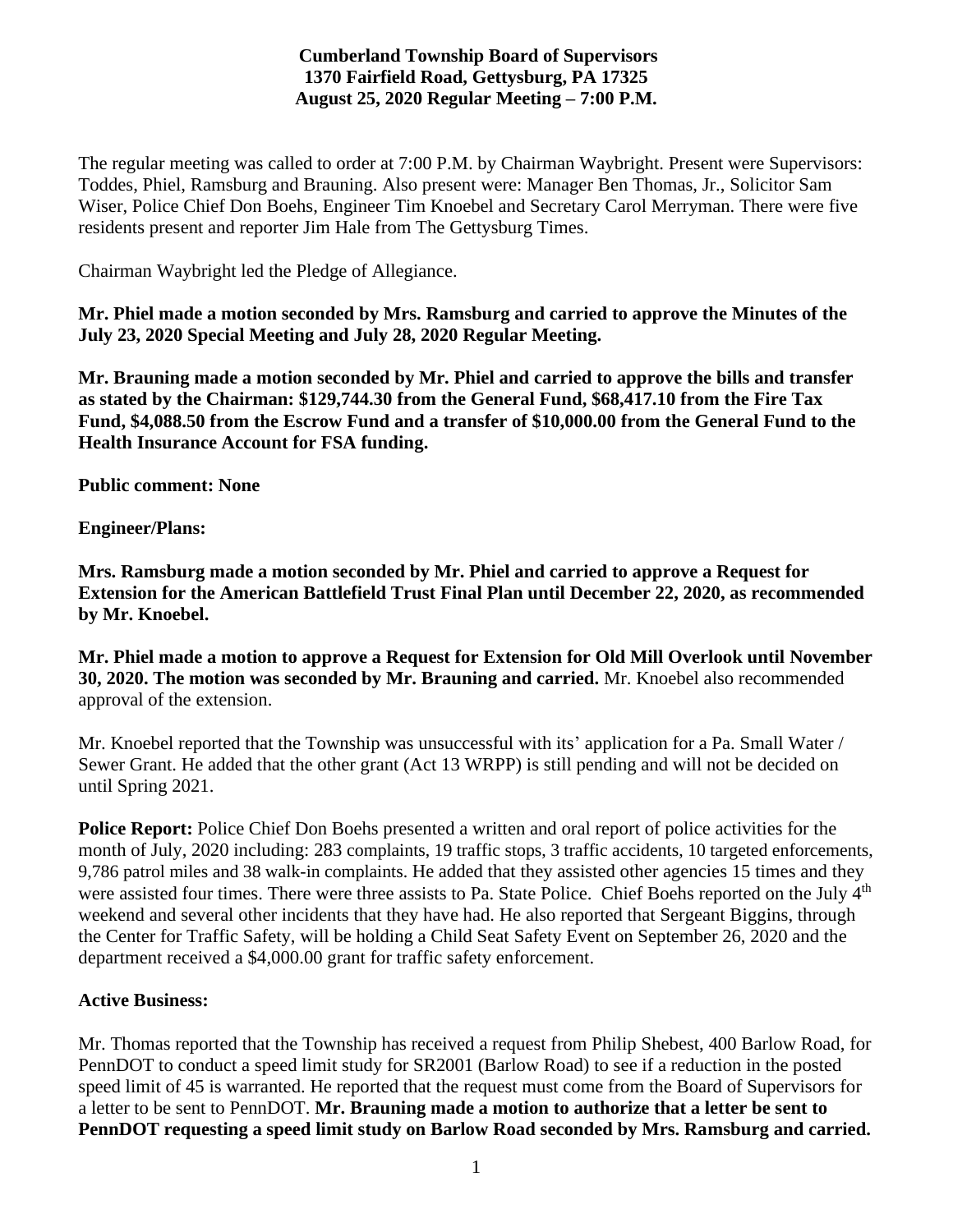#### **Mrs. Ramsburg made a motion seconded by Mr. Phiel and carried to accept a three-year quote from SEK CPAs and Advisors for auditing services for 2020 - \$7,725.00, 2021 - \$7,875.00 and 2022 - \$8,025.00**

Mr. Thomas reported that the Township has two requests from Rusty Ryan. The first regarding the Township's Weed Ordinance and Stormwater Design and the second regarding buffers around wetlands. Mr. Thomas stated that he feels that Mr. Ryan's requests make sense especially in light of MS4. He requested that Township staff, engineer and solicitor work on this and bring recommendations back to the Board. The Board indicated their approval to move forward.

Mr. Thomas reported that he received notice from Barlow Fire Chief Eric Hubbard that he has lifted the burn ban in the Barlow response area of the Township.

Mr. Thomas also reported that the 2020 Census is in progress until October 31, 2020 and it is a benefit for everyone to be counted. He encouraged our residents to respond.

Mr. Thomas gave a report on the Adams County Tax Collection Committee meeting and that they have a hard time getting a quorum for the meeting even though every municipality and school district are members. Mr. Thomas also reported on the great job that York Adams Tax Bureau does for the Township.

Mr. Thomas informed the Board that the Township is receiving letters of concern from residents living in the area of the proposed Old Mill Overlook Land Development Plan located on Old Mill Road and he will provide a copy of all of the letters to the Board before the September meeting.

FINANCE COMMITTEE: Mrs. Ramsburg reported that the Township has received 64% of their revenues and expended 44% through the end of July so we are doing pretty well. She reported that the Township will be receiving less State Liquid Fuels funds next year since people are not traveling as much during the COVID-19 restrictions. She also reported that the Deatrick Drive streetlights that were dedicated to the Township need upgrading and that will have to be included in the 2021 budget. She added that health care quotes will be received in the near future and the Township is submitting for CARES funding for COVID-19 expenses through Adams County Office of Planning. Mr. Phiel reported that Mr. Thomas is looking into applying for a Municipal Planning Grant and we have started the 2021 Budget Writing timeline. Mr. Phiel also reported that Gettysburg Fire Department has requested \$68,417.10 for expense reimbursement from the Fire Tax Fund and this will be their only request for 2020. He added that they have lost significant money due to the COVID-19 virus and not being able to hold their fundraisers. **Mr. Brauning made a motion seconded by Mrs. Ramsburg and carried to approve the request from Gettysburg Fire Department for reimbursement in the amount of \$68,417.10.**

**Solicitor:** Solicitor Wiser reported that Martin Farm, LLC and Woodhaven Building and Development, Inc. wish to assign their obligations under the Developer's Agreement (Agreement) for Cumberland Village, Phase 2A to Joseph A. Myers. Solicitor Wiser added that the current Agreement contains a provision that they are not permitted to do this without the express consent of the Board, and they are requesting this consent. He added that Joseph A. Myers (Assignee) will be responsible for maintaining the appropriate financial security, that all administrative requirements of the Agreement are met and will be held to the exact same standards as the Martin Farm organization. Solicitor Wiser added that he feels that Joseph A. Myers is a large enough organization to do this and as long as the Township has financial security it is covered. He stated that they are looking for Board action to authorize the written approval of the Assignment to be transmitted to J. A. Myers so that they can proceed with their real estate transaction.